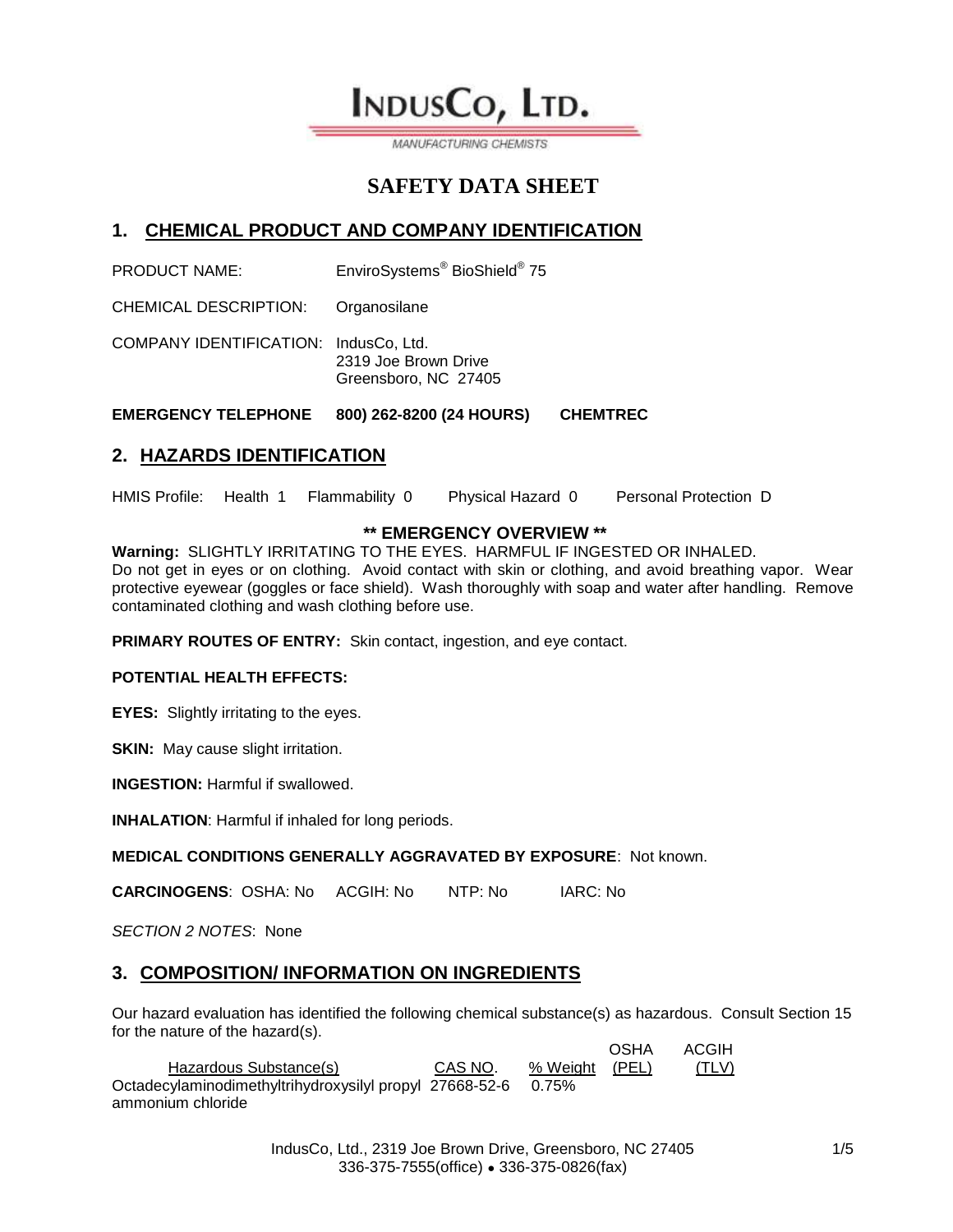*SECTION 3 NOTES*: The above information is not intended for use in preparing product specifications.

# **4. FIRST AID MEASURES**

**EYES**: Hold eye open and flush with a steady, gentle stream of water for 15-20 minutes. If present, remove contact lenses after the first 5 minutes, then continue rinsing. Call a poison control center or doctor for treatment advice.

**SKIN:** Take off contaminated clothing. Rinse skin immediately with plenty of water for 15-20 minutes. Call a poison control center or doctor for treatment advice.

**INGESTION**: Call a poison control center or doctor immediately for treatment advice. Have the person sip a glass of water if able to swallow. Do not induce vomiting unless told to do so by a poison control center or doctor. Do not give anything by mouth to an unconscious person.

**INHALATION**: Move person to fresh air. If not breathing, give artificial respiration. Seek medical attention.

*SECTION 4 NOTES*: None

## **5. FIRE FIGHTING MEASURES**

FLAMMABLE LIMITS IN AIR: UPPER: N/A LOWER: N/A FLASH POINT: N/A EXTINGUISHING MEDIA: N/A SPECIAL FIRE FIGHTING PROCEDURES: N/A UNUSUAL FIRE AND EXPLOSION HAZARDS: N/A HAZARDOUS DECOMPOSITION PRODUCTS: Chlorine Compounds, Carbon Oxides, Nitrogen Oxides

*SECTION 5 NOTES*: None

# **6. ACCIDENTAL RELEASE MEASURES**

#### **ACCIDENTAL RELEASE MEASURES**:

For small spills, hose away with water. For large spills, transfer to suitable container for disposal.

*SECTION 6 NOTES*: This material will be slippery if spilled.

## **7. HANDLING AND STORAGE**

HANDLING AND STORAGE: Do not get into eyes. For sensitive skin, wear gloves (rubberl/latex) when handling product. Store away from heat and direct sunlight.

*SECTION 7 NOTES*: None

# **8. EXPOSURE CONTROLS/PERSONAL PROTECTION**

EYE PROTECTION: To avoid eye contact, wear goggles.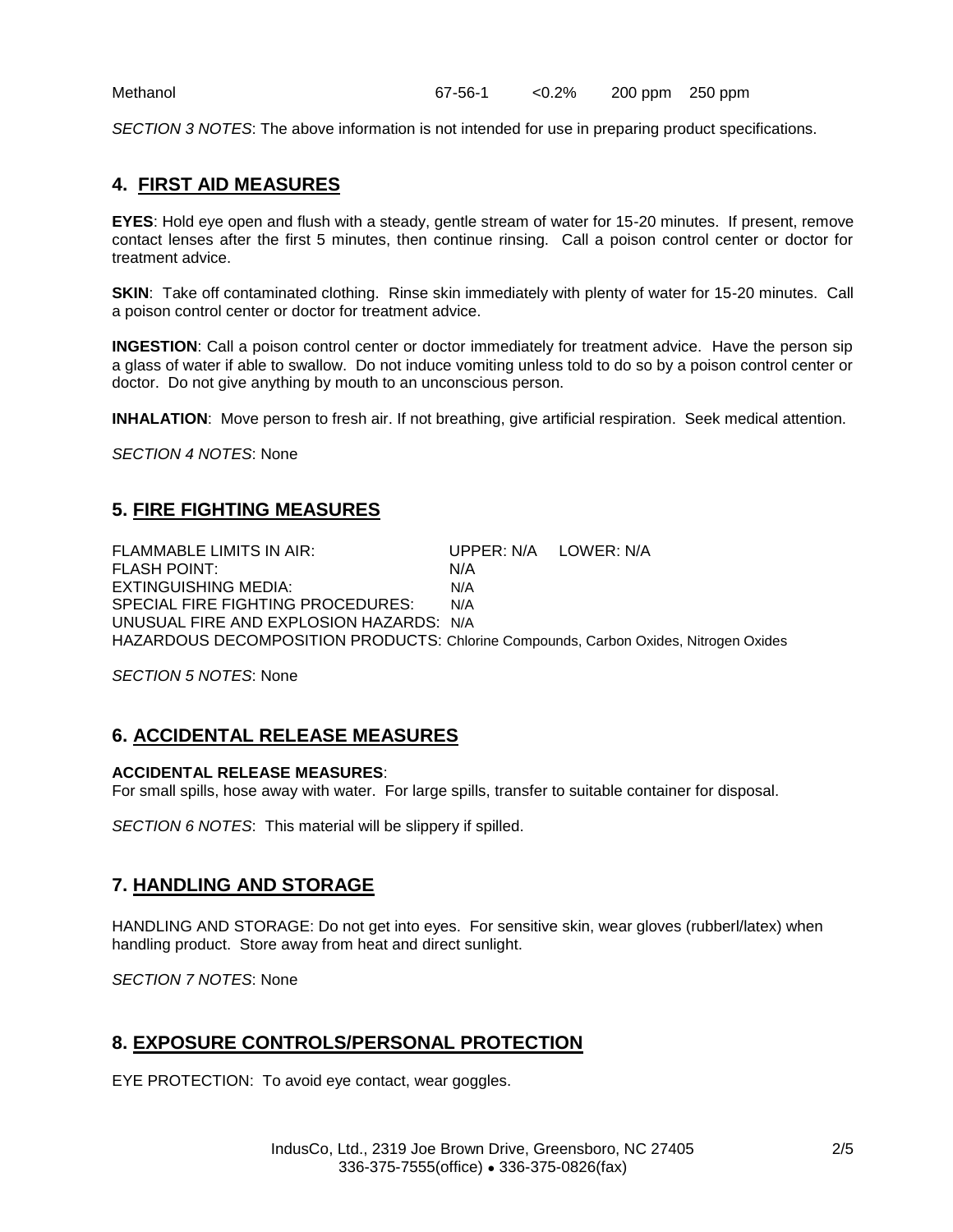SKIN PROTECTION:Rubber/Latex gloves for sensitive skin.

OTHER PROTECTIVE CLOTHING OR EQUIPMENT: None

*SECTION 8 NOTES*: None

### **9. PHYSICAL AND CHEMICAL PROPERTIES**

| PHYSICAL STATE:           | Liquid                 |
|---------------------------|------------------------|
| APPEARANCE:               | Clear colorless liquid |
| ODOR:                     | Odorless               |
| <b>SPECIFIC GRAVITY:</b>  | $0.98 - 1.02$          |
| SOLUBILITY IN WATER:      | Complete               |
| pH:                       | $4.5 - 5.5$            |
| <b>FREEZING POINT:</b>    | $32^\circ F/0^\circ C$ |
| <b>BOILING POINT:</b>     | 212°F/100°C            |
| <b>MELTING POINT:</b>     | Not available          |
| <b>VAPOR PRESSURE:</b>    | Not available          |
| <b>VISCOSITY:</b>         | <85 mPa·s              |
| <b>VOLATILE CONTENT:</b>  | Not available          |
| PERCENT SOLIDS BY WEIGHT: | Not available          |

*SECTION 9 NOTES*: None

## **10. STABILITY AND REACTIVITY**

STABILITY: Stable

HAZARDOUS POLYMERIZATION: Will not occur.

CONDITIONS TO AVOID: Will not occur.

INCOMPATIBLE MATERIALS TO AVOID: Do not mix with cleaners, do not freeze, and avoid heat and direct sunlight.

*SECTION 10 NOTES*: None

### **11. TOXICOLOGICAL INFORMATION**

TOXICITY: Eye Irritation: Minimally irritating to eyes (Rabbit)

*SECTION 11 NOTES*: None

### **12. ECOLOGICAL INFORMATION**

**ECOTOXICOLOGICAL EFFECTS**: This product is toxic to fish. Do not apply to water by cleaning of equipment or disposal of product.

*SECTION 12 NOTES*: None

# **13. DISPOSAL CONSIDERATIONS**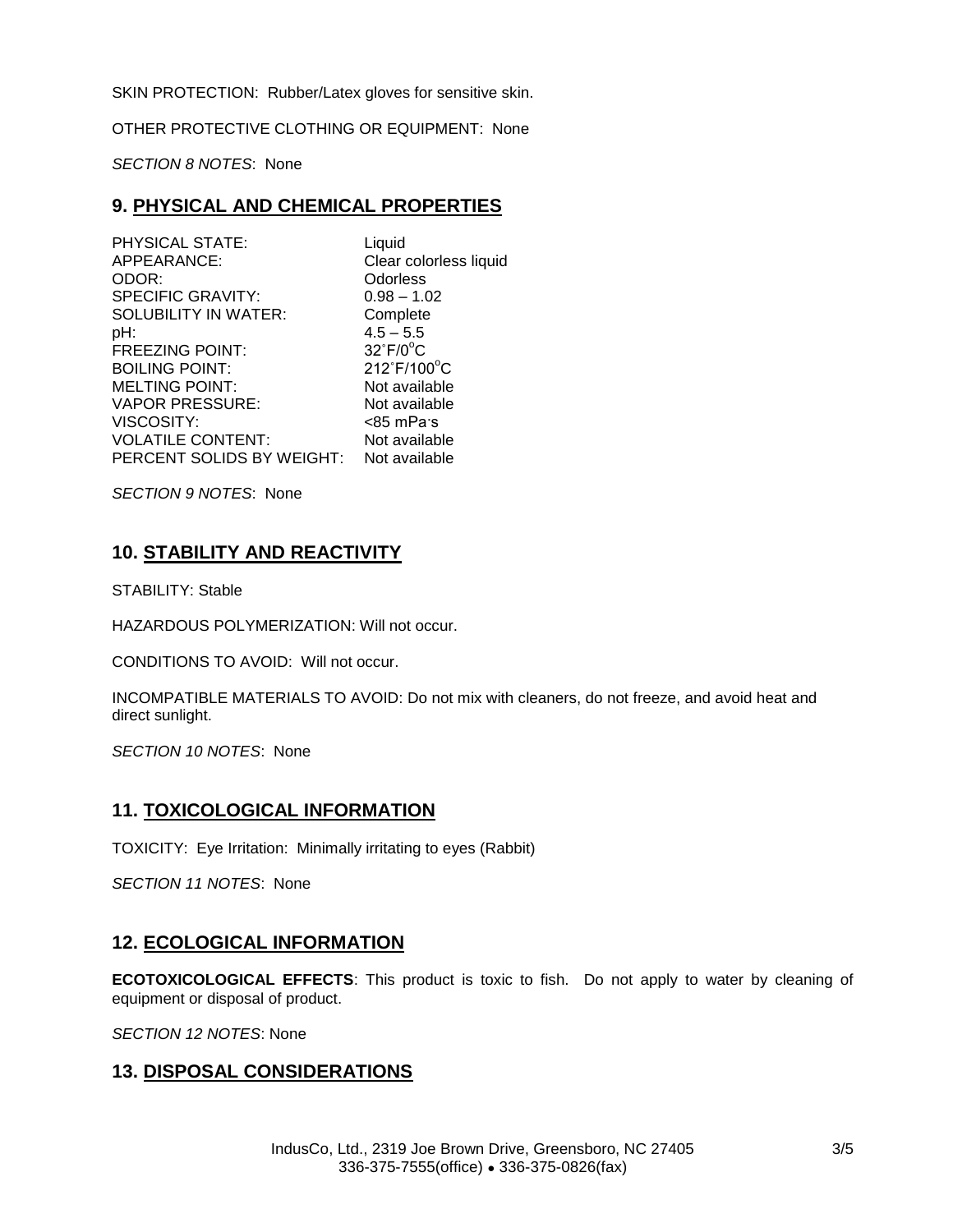WASTE DISPOSAL METHOD: Waste resulting from the use of this product may be disposed of on site. Deactivation of the product may be achieved by the addition of anionic surfactant (such as soap, sulfonates, sulfates) in quantity equivalent to that of the product.

*SECTION 13 NOTES*: None

### **14. TRANSPORT INFORMATION**

U.S. DEPARTMENT OF TRANSPORATION: Not regulated

*SECTION 14 NOTES*: None

### **15. REGULATORY INFORMATION**

#### U.S. FEDERAL REGULATIONS:

TSCA (Toxic Substances Control Act) Status: All components of this product are listed on the TSCA inventory of chemical substances.

SARA 302 COMPONENTS – 40 CFR 355 APPENDIX A: None

SARA 311/312 HAZARD CATERGORIES:

| Yes |
|-----|
| No  |
| N٥  |
| N٥  |
| N٥  |
|     |

SARA 313 REPORTABLE INGEDIENTS: Methanol

#### STATE REGULATIONS:

CALIFORNIA: Warning: This product contains the following chemical(s) listed by the State of California under the Safe Drinking Water and Toxic Enforcement Act of 1986 (Proposition 65) as being known to cause cancer: None.

> Warning: This product contains the following chemical(s) listed by the State of California under the Safe Drinking Water and Toxic Enforcement Act of 1986 (Proposition 65) as being known to cause birth defects or other reproductive harm: Methyl Alcohol

- MASSACHUSETTS: Methyl Alcohol
- NEW JERSEY: Methyl Alcohol
- PENNSYLVANIA: Methyl Alcohol

#### INTERNATIONAL REGULATIONS:

EINECS registry number for 3-(trimethoxysilyl)propyldimethyloctadecyl ammonium chloride is 248-595-8. (EINECS No. 248-595-8)

*SECTION 15 NOTES*: None.